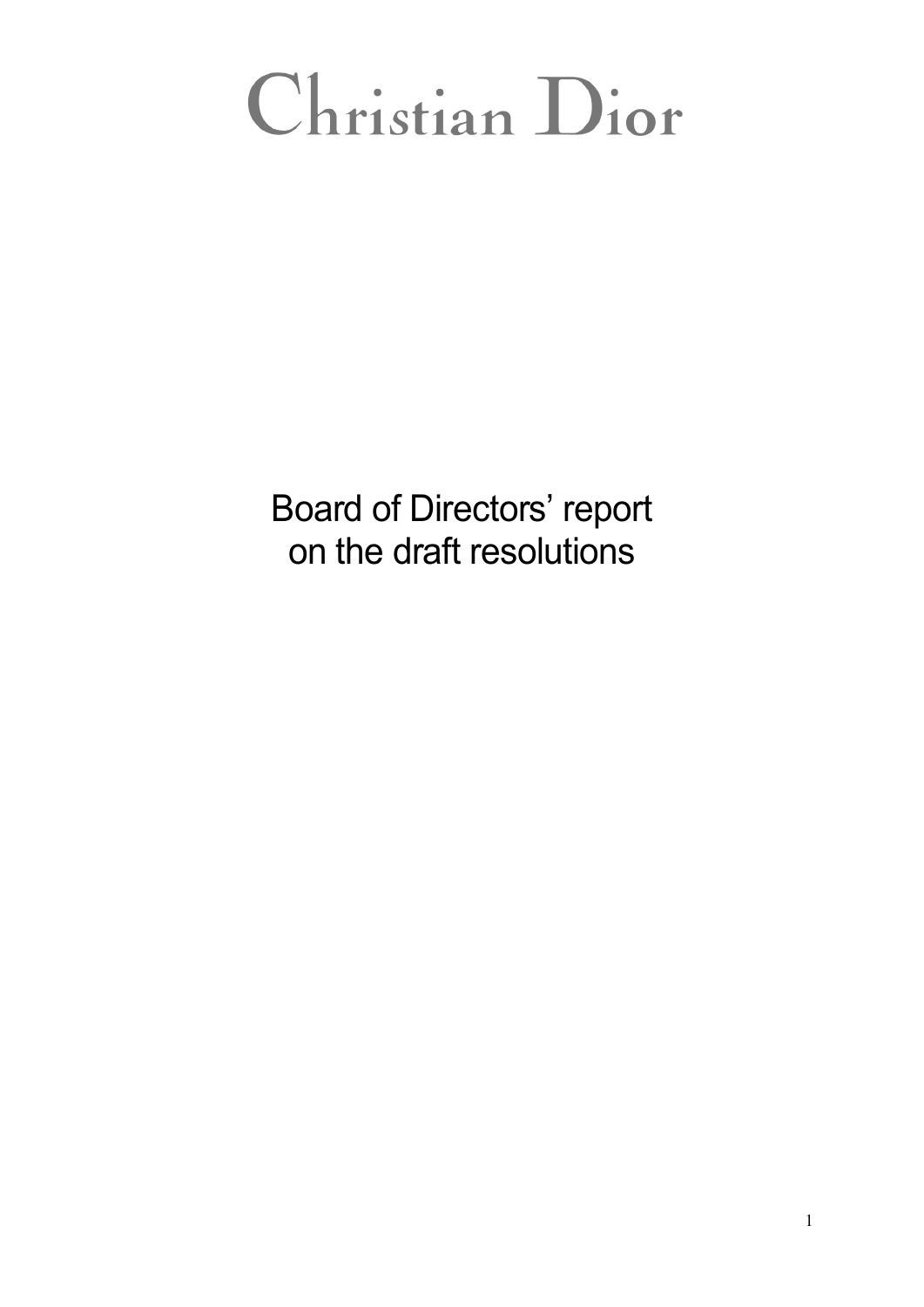# 1. Approval of the parent company financial statements and of related-party agreements

The first few items of the agenda concern:

- approval of the financial statements: you are asked to approve the financial statements of the parent company Christian Dior SE **(first resolution)**, and the consolidated financial statements of the Group **(second resolution)**;
- allocation of net profit **(third resolution)**: a total gross dividend of 10.00 euros per share will be distributed. Given the interim dividend of 3.00 euros per share which was paid in cash on December 2, 2021, the remaining amount of 7.00 euros per share will be paid on April 28, 2022;
- approval of related-party agreements (fourth resolution): details of these agreements are given in the Statutory Auditors' special report (included in the 2021 Annual Report).

# 2. Composition of the board of directors – Statutory auditors

## 2.1 Board of Directors

Based on the recommendations of the Nominations and Compensation Committee, you are asked to renew the terms of office as Director of Nicolas Bazire, Renaud Donnedieu de Vabres, Ségolène Gallienne and Christian de Labriffe **(fifth to eighth resolutions)** for a period of three years ending at the close of the Ordinary Shareholders' Meeting to be convened in 2025 to approve the financial statements for the previous fiscal year.

Detailed information on Directors whose terms of office are proposed for renewal can be found in §1.4.1.2 of *the Board of Directors' report on corporate governance* (see the 2021 Annual Report).

Their background and experience are presented below, as well as the reasoning behind your Board of Directors' decision to propose these renewals.

## - **Nicolas Bazire**

Nicolas Bazire was named Cabinet Director for Prime Minister Edouard Balladur in 1993. He was Managing Partner at Rothschild et Cie Banque from 1995 to 1999 and has been Managing Director of Agache since 1999.

Owing to his experience as a French government official, in the business world, and in the financial services sector, together with his position as an Executive Committee member at LVMH in charge of development and acquisitions, Nicolas Bazire brings to the Board of Directors his vast expertise in the areas of strategy, finance and economics.

## - **Renaud Donnedieu de Vabres**

After serving in the prefectural administration as a sub-prefect, Renaud Donnedieu de Vabres was appointed as a member of France's highest administrative body, the Council of State, and embarked on a political career in 1986, notably serving as an aide to the Minister of Defense. He was elected as a deputy to the National Assembly representing the Indre-et-Loire department in 1997 and remained in this post until 2007. In 2002, he was appointed as Minister Delegate for European Affairs and then as Minister of Culture and Communication, from 2004 to 2007. In 2008, he was named the Ambassador for Culture during the French presidency of the European Union. He is now Chairman of the company RDDV Partner.

Renaud Donnedieu de Vabres, who has held prominent positions as a French government official, further broadens the Board of Director's expertise, particularly owing to his knowledge of the cultural and artistic world, which is intimately connected with that of fashion and luxury.

## - **Ségolène Gallienne**

Ségolène Gallienne holds a Bachelor of Arts in Business and Economics from Collège Vesalius in Brussels. She has worked as Public Relations Manager at Belgacom and as Director of Communications for Dior Fine Jewelry. She currently serves on the boards of directors of various companies, in France and abroad, and is Chairman of the Board of Directors of Diane, a company specializing in the purchase, sale and rental of art objects.

Ségolène Gallienne brings to the Board of Directors her international experience in the corporate world, which includes both operational companies and holding companies.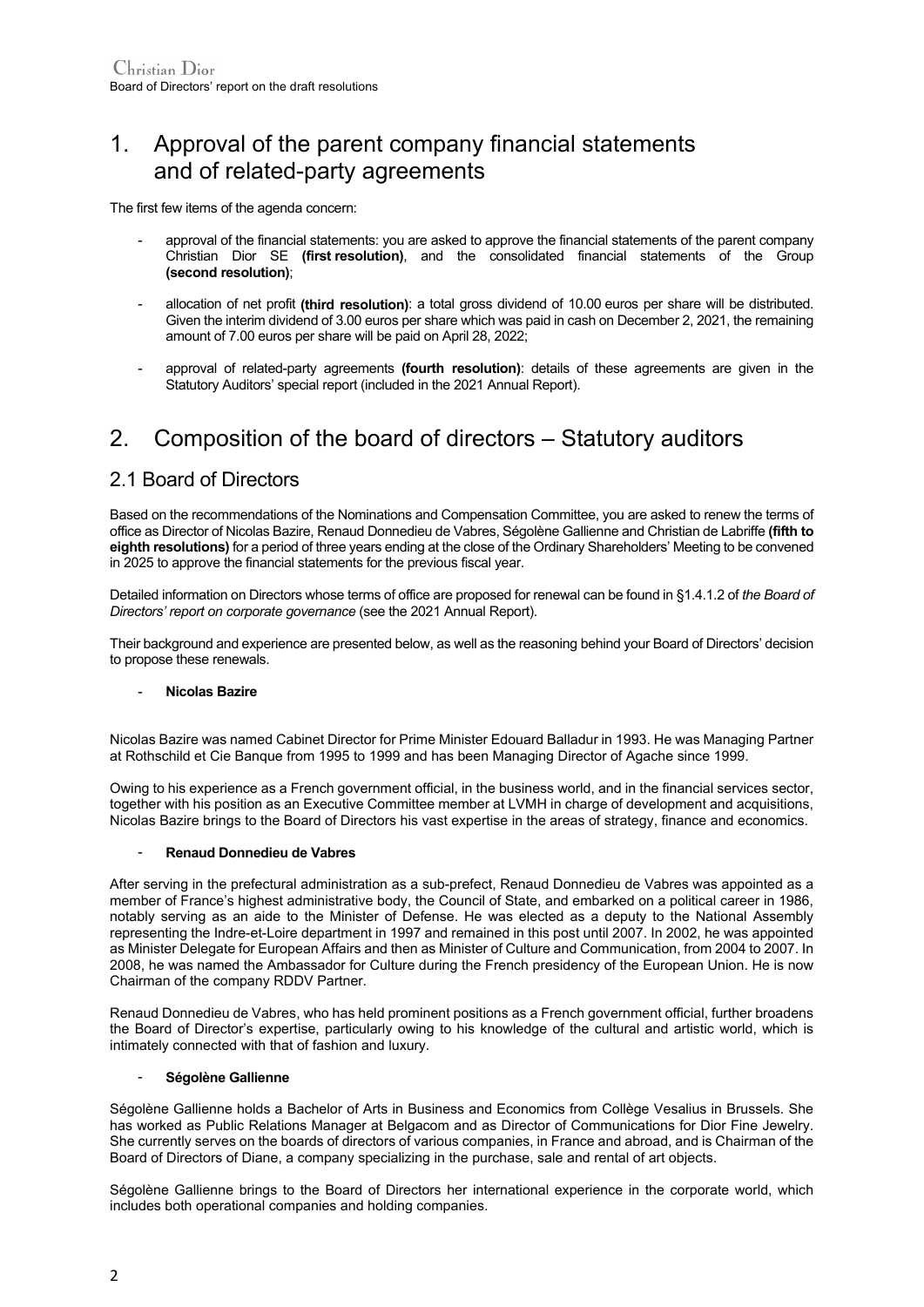#### - **Christian de Labriffe**

Christian de Labriffe began his career with Lazard Frères & Cie, where he was Managing Partner from 1987 to 1994. He then served as Managing Partner of Rothschild & Cie Banque until September 2013, then as Chairman and Chief Executive Officer of Salvepar until March 31, 2017. He has served as Chairman of the Supervisory Board of Tikehau Capital since March 31, 2017.

Christian de Labriffe has had a long career in banking as a Managing Partner at major investment banks. He brings to the Board of Directors his in- depth knowledge of the business world Nicolas Bazire brings to the Board his expertise in both national and international economics and finance.

## 2.2 Statutory Auditors

We hereby inform you of the resignation of Ernst & Young et Autres from its appointment as Principal Statutory Auditor of your Company at the close of this Shareholders' Meeting. Following a tender process, in accordance with current legal and regulatory requirements, it is proposed that you appoint Deloitte as a replacement, on the recommendation of the Performance Audit Committee, as Principal Statutory Auditor, for the remaining term of its predecessor's appointment, that is until the close of the Ordinary Shareholders' Meeting to approve the financial statements for the fiscal year ending December 31, 2024.

# 3. Compensation of executive officers

## 3.1 Information on the compensation of executive officers referred to in section I of Article L. 22-10-9 of the French Commercial Code

In accordance with section I of the Article L.22-10-34 of the French Commercial Code, you are asked to approve the information on the compensation of executive officers referred to in section I of Article L.22-10-9 of the aforementioned Code, as presented in point 2.2 of the *Board of Directors' report on corporate governance* (included in the 2021 Annual Report) **(tenth resolution).** 

## 3.2 Compensation paid to senior executive officers during fiscal year 2021 or awarded in respect of said fiscal year

In accordance with sections I and II of Article L.22-10-34 of the French Commercial Code, you are asked to approve the information referred to section I of Article L. 22-10-9 of the aforementioned Code as well as the fixed, variable and exceptional components of the total compensation and any benefits in kind paid during the fiscal year ended December 31, 2021 or awarded in respect of said fiscal year to Bernard Arnault and Sidney Toledano, (with the understanding that (i) no fixed, variable or exceptional compensation, other than that paid or awarded in respect of his duties, was paid or awarded to Bernard Arnault in his capacity of the company's Chairman of the Board of Directors during or in respect of fiscal year 2021 and (ii) no variable or exceptional compensation was paid or awarded to Sidney Toledano in his capacity of the company's Chief Executive Officer during or in respect of fiscal year 2021), as presented in point 2.2 of the *Board of Directors' report on corporate governance* (included in the 2021 Annual Report) **(eleventh and twelfth resolutions)**.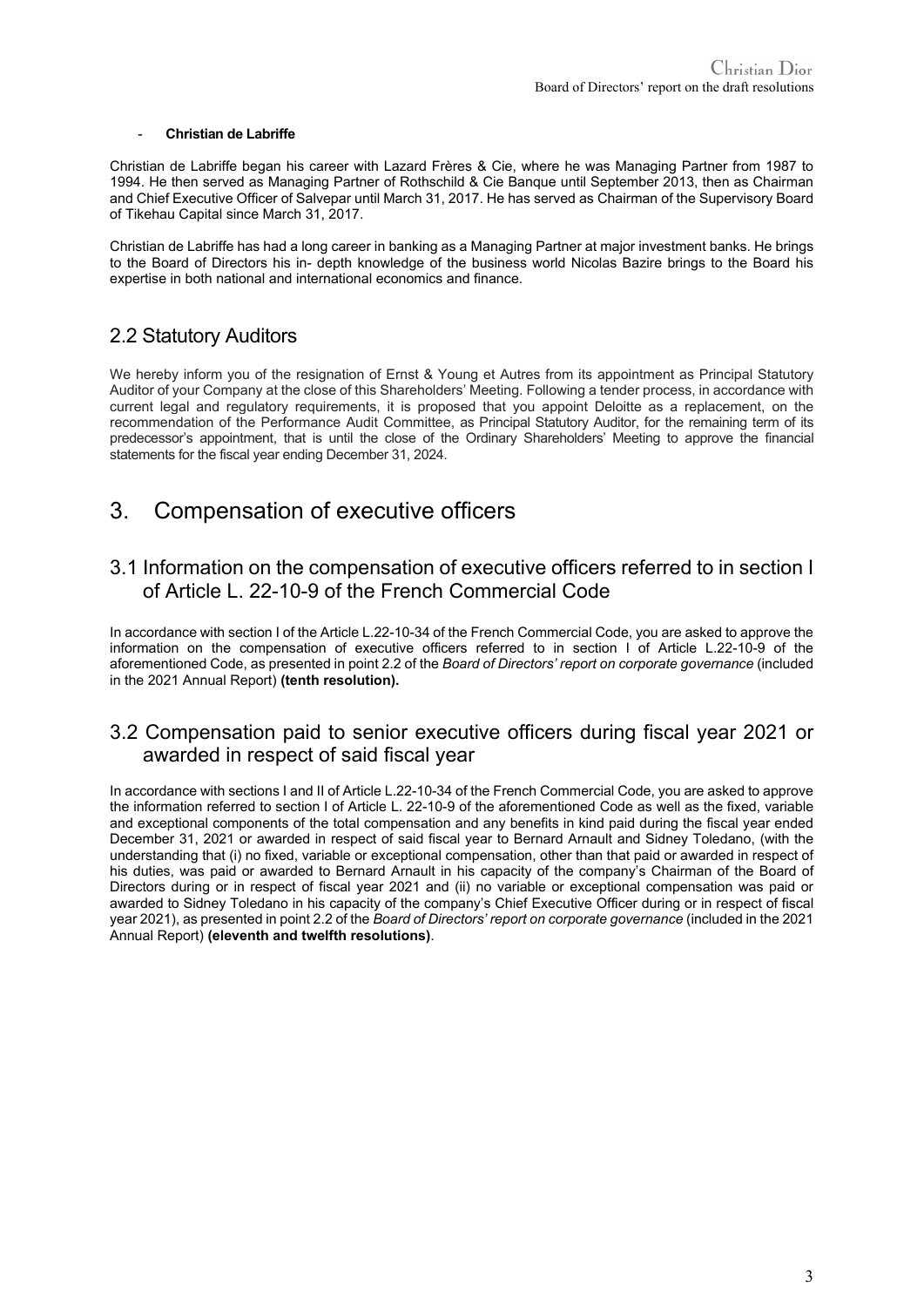## *Summary of compensation paid to each senior executive officer*

## **Bernard Arnault**

Christian Dior SE did not pay any fixed or variable compensation to Bernard Arnault in respect of fiscal year 2021.

| Items of<br>compensation<br>(EUR) | <b>Gross</b><br>amount<br>awarded in<br>respect of<br>fiscal year<br>2021 | Gross amount paid<br>during fiscal year 2021 | <b>Remarks</b>      |
|-----------------------------------|---------------------------------------------------------------------------|----------------------------------------------|---------------------|
| Fixed                             |                                                                           | $\overline{\phantom{a}}$                     | None                |
| compensation                      |                                                                           |                                              |                     |
| Variable                          | $\blacksquare$                                                            | $\overline{\phantom{0}}$                     | None                |
| compensation                      |                                                                           |                                              |                     |
| Medium-term                       | $\overline{\phantom{a}}$                                                  | $\overline{\phantom{a}}$                     | None                |
| incentive plan                    |                                                                           |                                              |                     |
| Exceptional                       | $\overline{\phantom{a}}$                                                  | ٠                                            | None                |
| compensation                      |                                                                           |                                              |                     |
| Bonus performance                 | $\blacksquare$                                                            | ٠                                            | None                |
| shares                            |                                                                           |                                              |                     |
| Compensation for                  | 13,130                                                                    | $9,191^{(a)}$                                |                     |
| the office of                     |                                                                           |                                              |                     |
| <b>Director</b>                   |                                                                           |                                              |                     |
| Benefits in kind                  | $\blacksquare$                                                            | $\overline{\phantom{a}}$                     | None                |
| Severance pay                     | $\overline{\phantom{a}}$                                                  | $\overline{\phantom{a}}$                     | None                |
| Non-compete                       | $\overline{\phantom{a}}$                                                  |                                              | None                |
| payment                           |                                                                           |                                              |                     |
| Supplementary                     | $\blacksquare$                                                            | $\overline{\phantom{a}}$                     | None <sup>(b)</sup> |
| pension plan<br>4.14              | $\mathbf{r} = \mathbf{r} \mathbf{r}$                                      |                                              |                     |

(a) Amount paid in respect of the prior fiscal year.

(b) Supplementary pension at LVMH.

#### **Sidney Toledano**

| Items of<br>compensation<br>(EUR) | <b>Gross amount</b><br>awarded in<br>respect of fiscal<br>vear 2021 | Gross amount paid<br>during fiscal year<br>2021 | <b>Remarks</b>                               |
|-----------------------------------|---------------------------------------------------------------------|-------------------------------------------------|----------------------------------------------|
| Fixed                             | 200,000                                                             | 200,000                                         | It has been decided to keep stable the fixed |
| compensation                      |                                                                     |                                                 | component.                                   |
| Variable                          | $\overline{\phantom{a}}$                                            | $\overline{\phantom{a}}$                        | None                                         |
| compensation                      |                                                                     |                                                 |                                              |
| Medium-term                       |                                                                     | $\overline{\phantom{0}}$                        | None                                         |
| incentive plan                    |                                                                     |                                                 |                                              |
| Exceptional                       |                                                                     | $\overline{\phantom{0}}$                        | None                                         |
| compensation                      |                                                                     |                                                 |                                              |
| Bonus shares                      | $\overline{\phantom{a}}$                                            | $\overline{\phantom{a}}$                        | None                                         |
| of<br>Compensation                | 9,848                                                               | $6,893^{(a)}$                                   |                                              |
| office<br>of<br>the               |                                                                     |                                                 |                                              |
| <b>Director</b>                   |                                                                     |                                                 |                                              |
| Benefits in kind                  | $\overline{\phantom{0}}$                                            |                                                 | None                                         |
| Severance pay                     |                                                                     |                                                 | None                                         |
| Non-compete                       | $\overline{\phantom{a}}$                                            | ۰                                               | $None^{(b)}$                                 |
| payment                           |                                                                     |                                                 |                                              |
| Supplementary                     | $\blacksquare$                                                      | $\overline{\phantom{0}}$                        | None                                         |
| pension plan                      | ورداده وكالمتابع والمكاري                                           |                                                 |                                              |

(a) Amount paid in respect of the prior fiscal year.

(b) Employment contract with LVMH SE as Chairman of its Fashion Group: non-compete clause providing for the payment, for a period of 12 months, of compensation equal to his monthly average gross salary over the 12 months preceding the effective termination of his employment contract.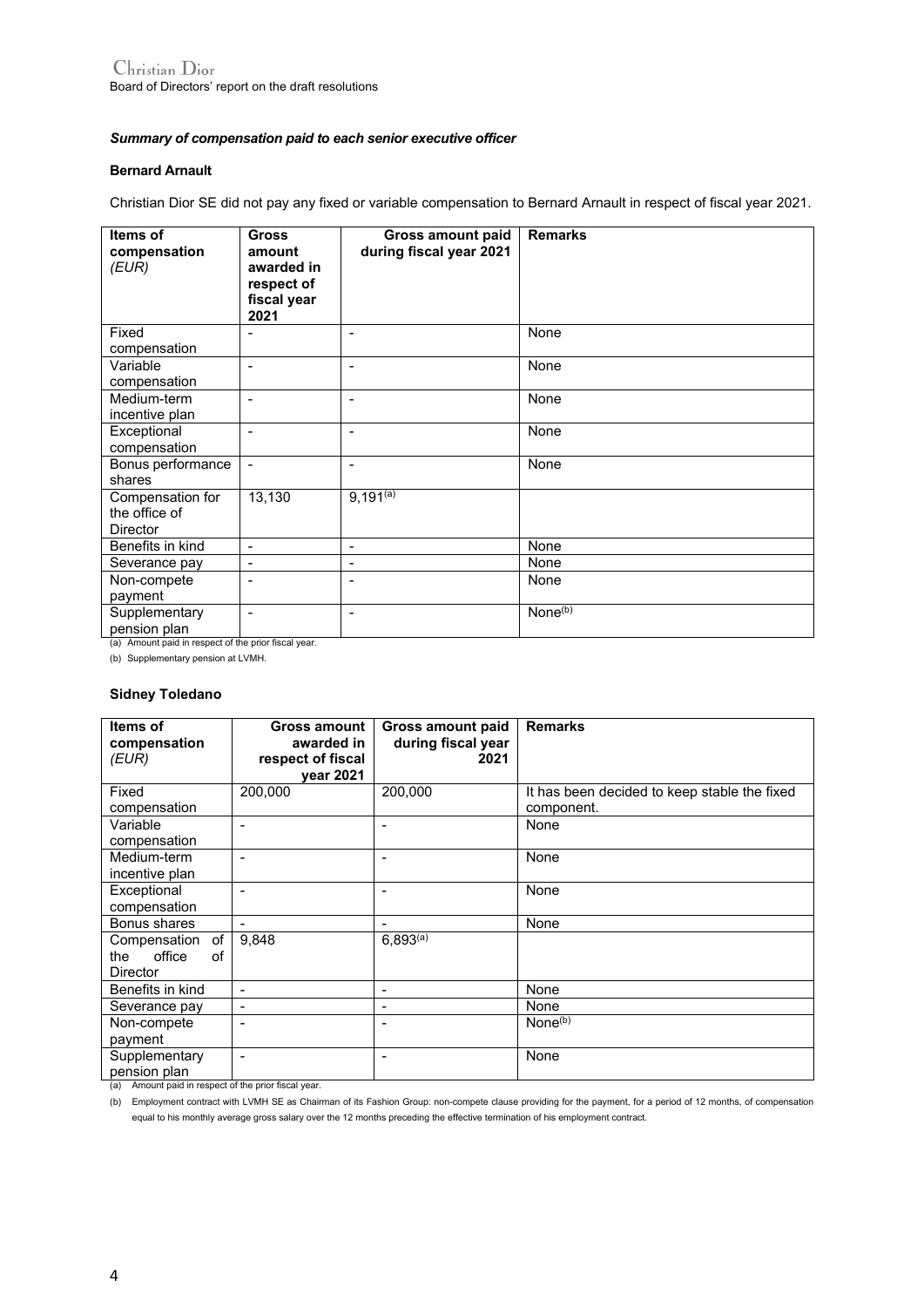## 3.3 Compensation policy

Pursuant to section II of Article L.22-10-8 of the French Commercial Code, you are asked to approve the compensation policy applicable to Directors (thirteenth resolution) and that applicable to senior executive officers (fourteenth and fifteenth resolutions).

The compensation policy applicable to senior executive officers approved by the Board of Directors at its meeting of January 27, 2022, on the recommendation made by the Nominations and Compensation Committee on the same date, is set out in point 2.1 of the *Board of Directors' report on corporate governance* (included in 2021 Annual Report). No compensation amount of any type may be determined, awarded, or paid if it does not comply with the approved compensation policy or, where the latter does not exist, with the remuneration policies or practices referred to in section II of Article L.22-10-8 of the French Commercial Code.

In accordance with section III of Article L. 22-10-8 of the French Commercial Code, the Board of Directors may in exceptional circumstances, after soliciting the opinion of the Nominations and Compensation Committee, and, where appropriate, an independent consulting firm, depart from the compensation policy, provided that such derogation is only temporary, in the corporate interest and necessary to safeguard the sustainability or viability of the Company.

# 4. Authorizations proposed at the shareholders' meeting of April 21, 2022

4.1 Share repurchase program (Articles L.22-10-62 et seq. of the French Commercial Code)

| <b>Type</b>                                                                                                             | <b>Resolution</b>                      | <b>Expiry/Duration</b>            | <b>Amount</b><br>authorized                                       |
|-------------------------------------------------------------------------------------------------------------------------|----------------------------------------|-----------------------------------|-------------------------------------------------------------------|
| Share repurchase program<br>Maximum purchase price: 950 euros                                                           | SM April 21, 2022<br>(16th resolution) | October 20, 2023<br>$(18$ months) | 10% of the share<br>capital <sup>(a)</sup>                        |
| Reduction of capital through the cancellation<br>of shares purchased under the share<br>repurchase program              | SM April 21, 2022<br>(17th resolution) | October 20, 2023<br>$(18$ months) | 10% of the share<br>capital per<br>24-month period <sup>(a)</sup> |
| (a) As a quide, this equates to 18,050,752 shares on the basis of the authorized share capital as of December 31, 2021. |                                        |                                   |                                                                   |

You are asked to authorize the Board of Directors to purchase the Company's shares for a period of eighteen months starting from the date of this Shareholders' Meeting **(sixteenth resolution)**. Such share purchases may be made for any purpose that is compatible with laws and regulations in force , and in particular (i) to provide market liquidity, (ii) to cover stock option plans, bonus share awards or any other share-based payment plans for employees, (iii) to cover securities conferring entitlement to the Company's shares, (iv) to be retired or (v) to be held for subsequent exchange or payment in connection with external growth transactions (see point 1.12 of the *Board of Directors'report on corporate governance* out in the 2021 Annual Report in and point 5.1 of the *Management report of the Board of Directors* – La société Christian Dior (included in 2021 Annual Report)). The Board of Directors may not allow to use this authorization, without prior authorization from the Shareholders' Meeting, in the event that a

third party has made a public offer on the Company's shares; until the end of that offer period.

The purchase price at which the Company may acquire its own shares may not exceed 950 euros per share, with the understanding that the Company may not purchase such shares at a price above the higher of the following two values: (i) the last quoted share price after the execution of a transaction in which the Company is not a stakeholder , and (ii) the highest independent purchase bid in progress offer on the trading platform on which such a purchase would be made This authorization invalidates the authorization granted by the Shareholders' Meeting of April 15, 2021 in its sixteenth resolution.

You are also asked to authorize the Board of Directors, for a period of eighteen months starting from the date of this Shareholders' Meeting, to reduce the Company's share capital by cancelling some or all of the shares repurchased or to be repurchased by the Company, up to a maximum of 10% of the share capital per 24-month period **(seventeenth resolution)**. The authorization to reduce the share capital through the cancellation of shares acquired under the share repurchase program may be used in particular to offset the dilution resulting from the issuance of new shares to be awarded as bonus shares and/or the exercise of stock options. This authorization invalidates the authorization granted by the Shareholders' Meeting of April 15, 2021 in its seventeenth resolution.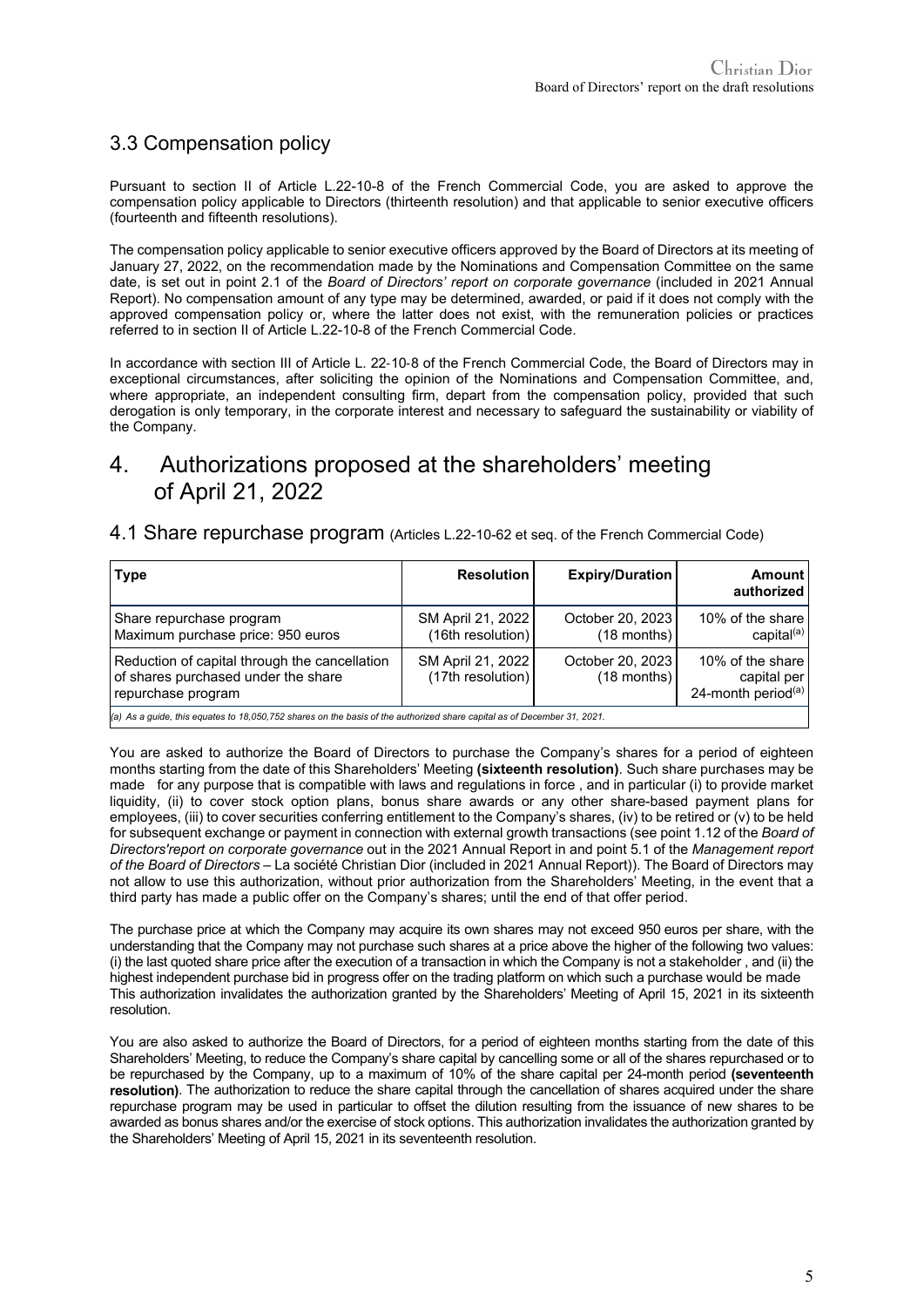## 4.2 Share capital increase (Articles L. 225-129, L. 225-129-2, L. 228-92 and L. 22-10-49 to L. 22-10-54 of the French Commercial Code)

| <b>Type</b>                                                                                                                                                                                                                                                                                                        | <b>Authorization date</b>                   | Expiry/<br><b>Duration</b>     | <b>Amount authorized</b>                                                                                                             | <b>Issue price</b><br>determination method                                          |
|--------------------------------------------------------------------------------------------------------------------------------------------------------------------------------------------------------------------------------------------------------------------------------------------------------------------|---------------------------------------------|--------------------------------|--------------------------------------------------------------------------------------------------------------------------------------|-------------------------------------------------------------------------------------|
| Capitalization of profit, reserves,<br>additional paid-in capital or other<br>items                                                                                                                                                                                                                                | SM of April 21, 2022<br>$(18th$ resolution) | (26 months)                    | June 20, 2024 120 million euros (a)                                                                                                  | Not applicable                                                                      |
| With maintenance of preferential<br>subscription rights: Ordinary<br>shares and securities giving<br>access to the share capital                                                                                                                                                                                   | SM of April 21, 2022<br>$(19th$ resolution) | $(26$ months)                  | June 20, 2024 120 million euros (a) (b)                                                                                              | Freely determined                                                                   |
| Without preferential subscription<br>rights: Ordinary shares and<br>securities giving access to the<br>share capital                                                                                                                                                                                               |                                             |                                |                                                                                                                                      |                                                                                     |
| - public offering                                                                                                                                                                                                                                                                                                  | $(20th$ resolution)                         | $(26$ months)                  | SM of April 21, 2022 June 20, 2024 120 million euros (a) (b)                                                                         | At least equal to the<br>minimum price<br>required by<br>regulations $(c)$          |
| for eligible investors or<br>a restricted group of<br>investors                                                                                                                                                                                                                                                    | SM of April 21, 2022<br>$(21st$ resolution) | June 20, 2024<br>(26 months)   | 120 million euros $(a)$ (b)<br>Issue of shares capped at<br>20% of the share capital<br>per year, determined as of<br>the issue date | At least equal to the<br>minimum price<br>required by<br>regulations <sup>(c)</sup> |
| Increase in the number of shares SM of April 21, 2022<br>to be issued in the event of the<br>oversubscription of capital<br>increases, with or without<br>preferential subscription rights,<br>carried out pursuant to the 19th,<br>20th and 21st resolutions of the<br>Shareholders' Meeting of April<br>21, 2022 | $(22nd$ resolution)                         | June 20, 2024<br>$(26$ months) | Up to a maximum of 15%<br>of the initial issue and up<br>to a maximum of<br>120 million euros (a)                                    | Same price as the<br>initial issue                                                  |
| In connection with a public<br>exchange offer                                                                                                                                                                                                                                                                      | SM of April 21, 2022<br>$(23rd$ resolution) | June 20, 2024<br>$(26$ months) | 120 million euros (a)                                                                                                                | Freely determined                                                                   |
| In connection with in-kind<br>contributions                                                                                                                                                                                                                                                                        | SM of April 21, 2022<br>$(24th$ resolution) | June 20, 2024<br>$(26$ months) | 10% of the share capital at Freely determined<br>the issue date (a) (d)                                                              |                                                                                     |

(a) Maximum nominal amount (i.e.60,000,000 shares based on a nominal value of 2 euros per share). This is an overall cap set at the Shareholders' Meeting of<br>April 21, 2022 for any issues decided upon pursuant to the 19<sup>th</sup>

is oversubscribed (Shareholders' Meeting of April 21, 2022, 22nd resolution) and up to the overall cap of 120 million euros stated in (a).

(c) Up to a maximum of 10% of the share capital, the Board of Directors may freely determine the issue price, provided that this price is equal to at least 90% of<br>the weighted average share price over the three trading day April 21,  $2022 - 20^{th}$  and  $21^{st}$  resolutions).

(d) As a guide, this equates to 18,050,751 shares on the basis of the share capital under the Bylaws as of December 31, 2021.

You are asked to authorize the Board of Directors, for a period of twenty-six months starting from this Shareholder's Meeting, to carry out :

- capital increases through the capitalization of profits, reserves, additional paid in capital or other items and award new shares to shareholders or increase the nominal value of existing shares **(eighteenth resolution)**;
- share issues, either with preferential subscription rights for shareholders **(nineteenth resolution)** or without preferential subscription rights but potentially granting a priority right to shareholders if the issues take place on the French market **(twentieth resolution)**, or for the benefit of eligible investors or a restricted group of investors **(twenty-first resolution)**.

In the event of a capital increase issued without preferential share subscription rights, the issue price of the shares must be at least equal to the minimum price required by the laws and regulations in force at the time of the issuance.

In the event that the issue is oversubscribed in connection with a capital increase, the number of shares to be issued may be increased by the Board of Directors as provided by law **(twenty-second resolution)**.

You are also asked to authorize the Board of Directors, for a period of twenty-six months starting from the date of this Shareholders' Meeting, to increase the share capital by issuing shares in consideration for either securities tendered as part of a public exchange offer **(twenty-third resolution)** or, within the limit of 10% of the share capital, contributions in kind of equity securities or other securities giving access to the share capital granted to the Company **(twenty-fourth resolution)**.

These authorizations will allow your Board of Directors greater flexibility to seize market opportunities or finance the Group's growth. These authorizations invalidate, from the date of this Shareholders' Meeting, the authorizations granted by the Shareholders' Meeting of June 30, 2020, which have not been used.